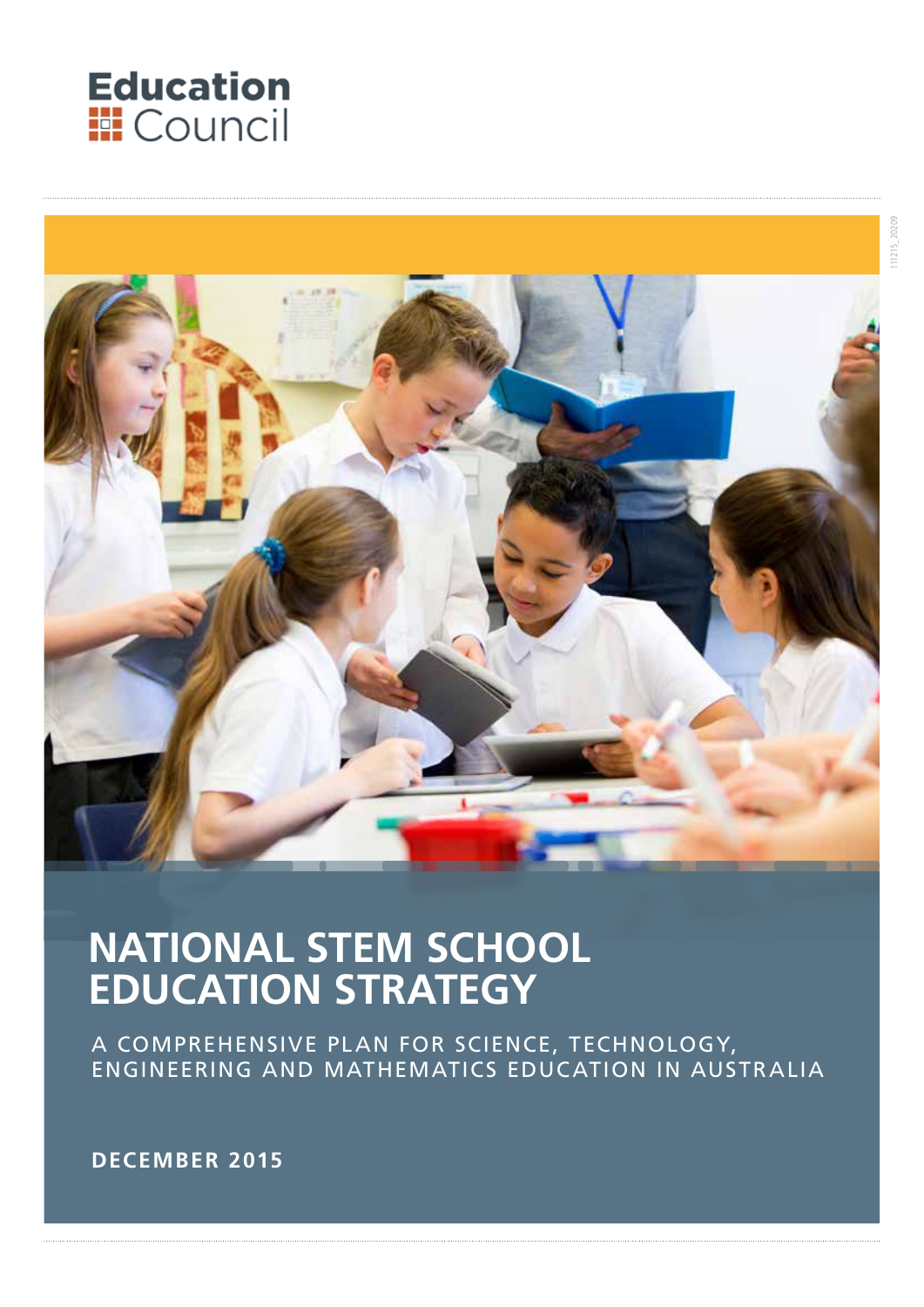

This strategy was endorsed by Australian Education Ministers on 11 December 2015.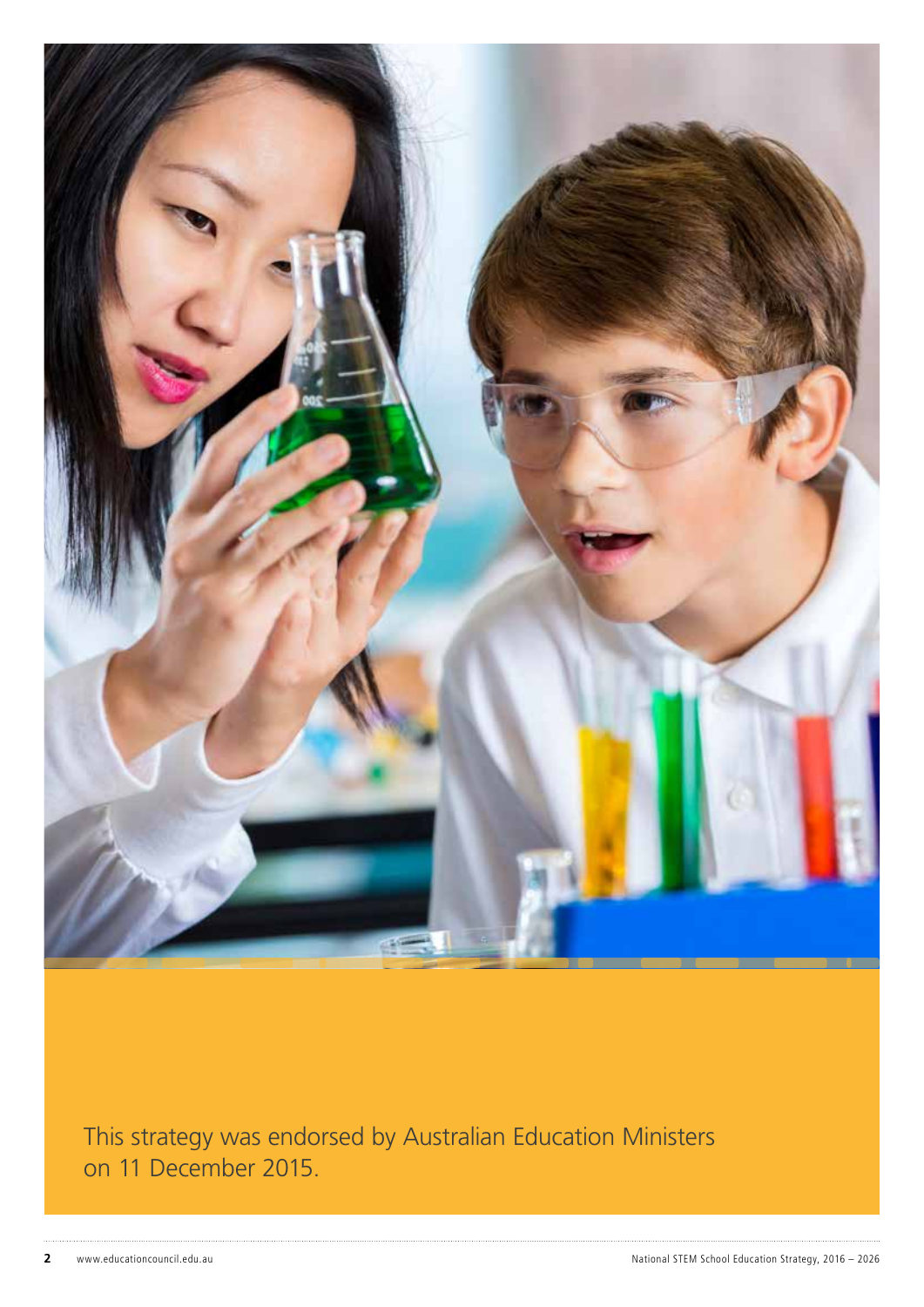## **National STEM school education strategy 2016 – 2026**

#### Introduction

When Australian Education Ministers signed up to the *Melbourne Declaration on Educational Goals for Young Australians* in 2008, they identified literacy and numeracy and knowledge of key disciplines as the cornerstone of schooling for young Australians. They also recognised that schooling should support the development of skills in crossdisciplinary, critical and creative thinking, problem solving and digital technologies, which are essential in all 21st century occupations.

These objectives lie at the core of the national science, technology, engineering and mathematics (STEM) school education strategy.

All governments are investing in improving STEM education. There is significant activity underway across the country in schools and education systems, by industry and universities, to lift student engagement and attainment in STEM and to support teachers to improve student outcomes.

The Chief Scientist's report *Science, Technology, Engineering and Mathematics: Australia's Future*, however, has provided fresh momentum for a national focus on STEM education.

The Chief Scientist's report highlighted the trends that all education systems are grappling with – the performance of Australian students against international benchmarks has stalled or declined as has participation in senior secondary science and advanced maths.

Reversing the trends in STEM performance will take time and effort across the community. Building young people's engagement in STEM is bigger than schools and what happens in the classroom. Education systems alone cannot overcome the pervading cultural norm that it is acceptable to be 'bad at maths' or 'not a numbers person'.

There are many factors that affect student engagement in STEM. Underlying this are the views of the broader community – and parents in particular – about the relevance of STEM, and the approach to the teaching and learning of STEM from the early years and continuing throughout schooling. Connected to this is the way industry articulates the importance of STEM related-skills that extend beyond traditional STEM occupations. University admissions policies also have a strong influence on student choices in the senior secondary years.

The purpose of the strategy is to build on a range of reforms and activities already underway. It aims to better coordinate and target this effort and sharpen the focus on the key areas where collaborative action will deliver improvements to STEM education.

A RENEWED NATIONAL FOCUS ON STEM IN SCHOOL EDUCATION IS CRITICAL TO ENSURING THAT ALL YOUNG AUSTRALIANS ARE EOUIPPED WITH THE NECESSARY STEM SKILLS AND KNOWLEDGE THAT THEY WILL NEED TO SUCCEED.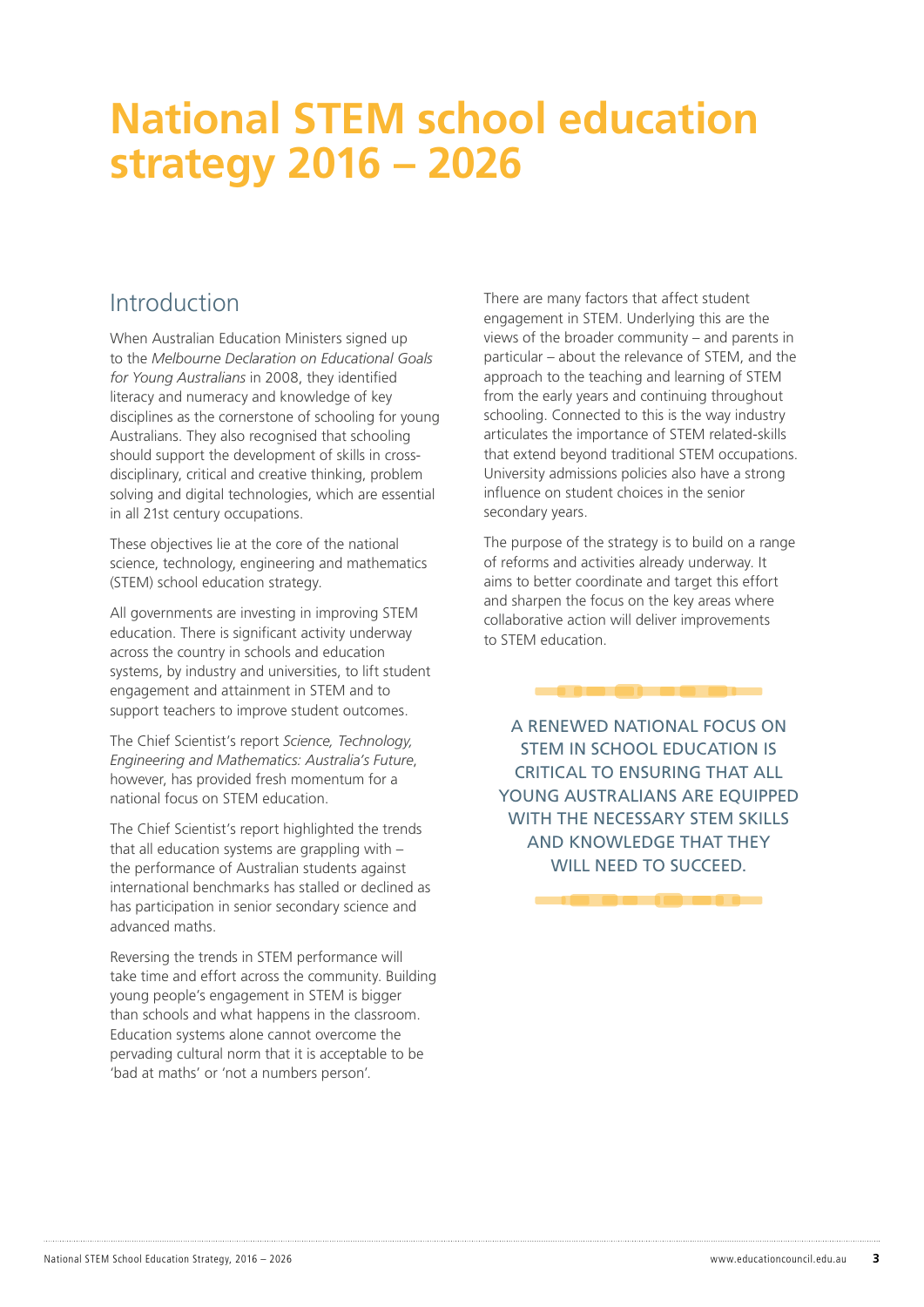## **CASE FOR CHANGE**

**Over the next five years, employment is predicted to increase in professional, scientific and technical services by 14 per cent and in health care by almost 20 per cent. The Australian Bureau of Statistics has estimated that some STEM-related jobs, such as ICT professionals and engineers, have grown at about 1.5 times the rate of other jobs in recent years. 1**

International research shows that building STEM capacity across the population is critical in helping to support innovation and productivity regardless of occupation or industry. Consistent with this research, industry surveys show that STEM literacy is increasingly becoming part of the core capabilities that Australian employers need. PricewaterhouseCoopers has estimated that changing 1 per cent of Australia's workforce into STEM-related roles would add \$57.4 billion to GDP. 2

Yet Australian data shows that inequities currently exist in STEM. Girls, students from low socio-economic status backgrounds, Aboriginal and Torres Strait Islander students, and students from non-metropolitan areas can be less likely to engage with STEM education and therefore have a higher risk of not developing high capabilities in STEM-related skills. These groups are more likely to miss out on the opportunities STEM-related occupations can offer.

This combines with an overall trend away from higher level STEM subject choices and the failure to keep pace with the highest performing countries on international tests of maths and science.

A renewed national focus on STEM in school education is critical to ensuring that all young Australians are equipped with the necessary STEM skills and knowledge that they will need to succeed.

1. Australian Government, *Industry Employment Projections 2015* Report; ABS *Perspectives on Education and Training: Australian qualifications in STEM, 2010-11*, Cat. 4250.0.55.005.

2. PricewaterhouseCoopers (PWC), *A Smart Move: future-proofing Australia's workforce by growing skills in STEM* (2015).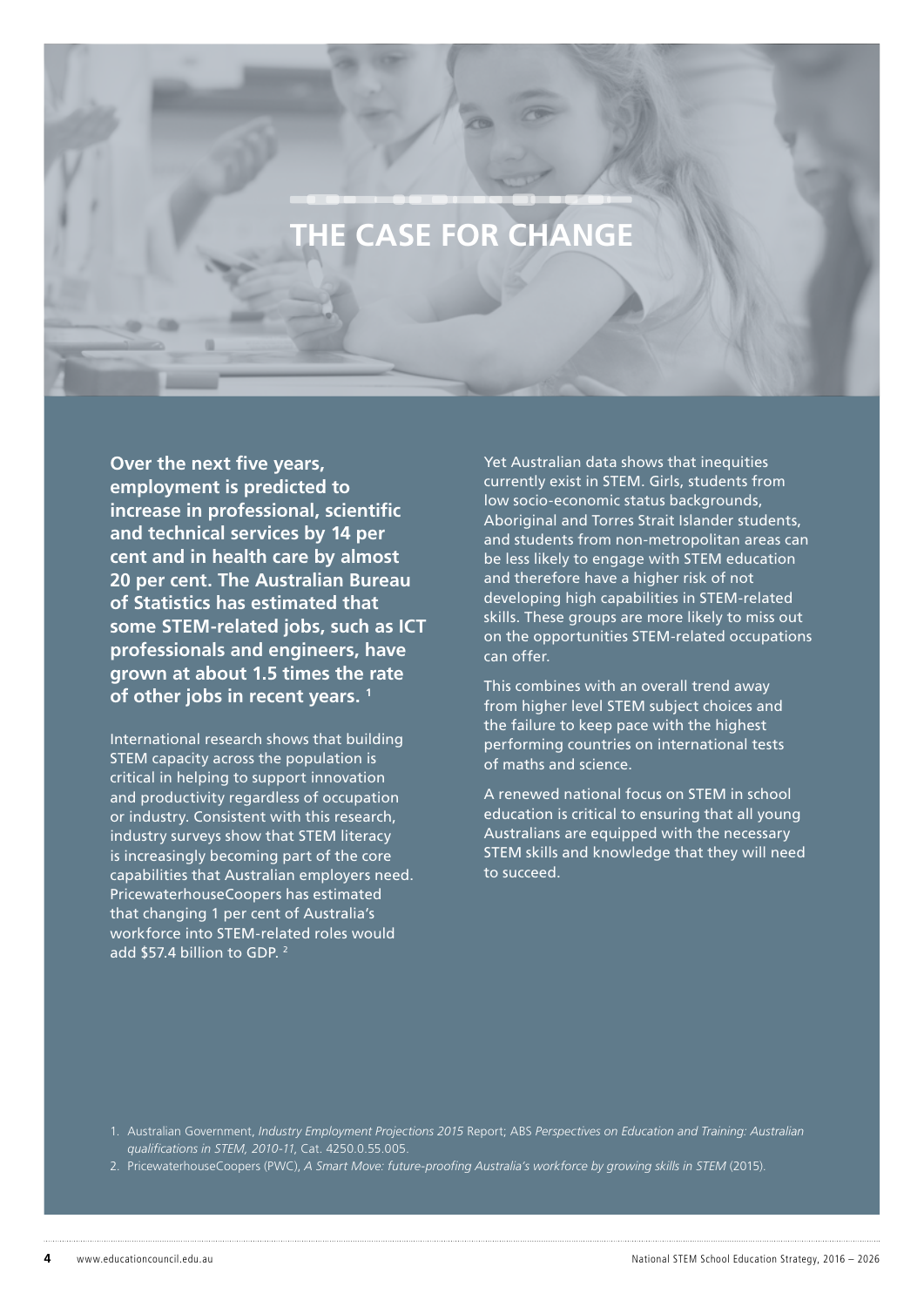# **STEM learning in schools**

STEM education is a term used to refer collectively to the teaching of the disciplines within its umbrella – science, technology, engineering and mathematics – and also to a cross-disciplinary approach to teaching that increases student interest in STEMrelated fields and improves students' problem solving and critical analysis skills.

STEM sits within a broader foundational knowledge base and the teaching of STEM is a part, albeit important, of a balanced program of learning.

The national strategy is focused on action that lifts foundational skills in STEM learning areas, develops mathematical, scientific and technological literacy, and promotes the development of the 21st century skills of problem solving, critical analysis and creative thinking. It recognises the importance of a focus on STEM in the early years and maintaining this focus throughout schooling.

# **Goals**

## **Goal 1:** Ensure all students finish school with strong foundational knowledge in STEM and related skills

Today's students need to acquire core subject knowledge as well as the skills of collaboration, critical thinking, creativity and problem solving – and STEM education has a crucial role in achieving this.

School systems have a responsibility to ensure that all young people have a fundamental level of STEM literacy that enables them to engage with, and succeed in, the world beyond the school gate. Building foundational STEM knowledge needs to start from early childhood and continue throughout primary and secondary schooling.

Schools have the opportunity to foster and nurture young people's curiosity towards STEM, and can use this to develop deeper engagement and learning. This requires renewed focus on achievement in the STEM 'building blocks', especially mathematics, as well as effective cross-disciplinary curriculum and pedagogical approaches that build student interest and performance in STEM education.

## **Goal 2:** Ensure that students are inspired to take on more challenging STEM subjects

While the primary aim of the national strategy is to support all young people to become more STEM capable, a supplementary goal is to increase participation in challenging STEM subjects in the senior secondary years.

School systems have an important role to play, in partnership with the tertiary education sector and industry, to encourage students to develop higher level STEM capabilities, to build aspiration for STEM participation at tertiary levels and for STEM-related careers.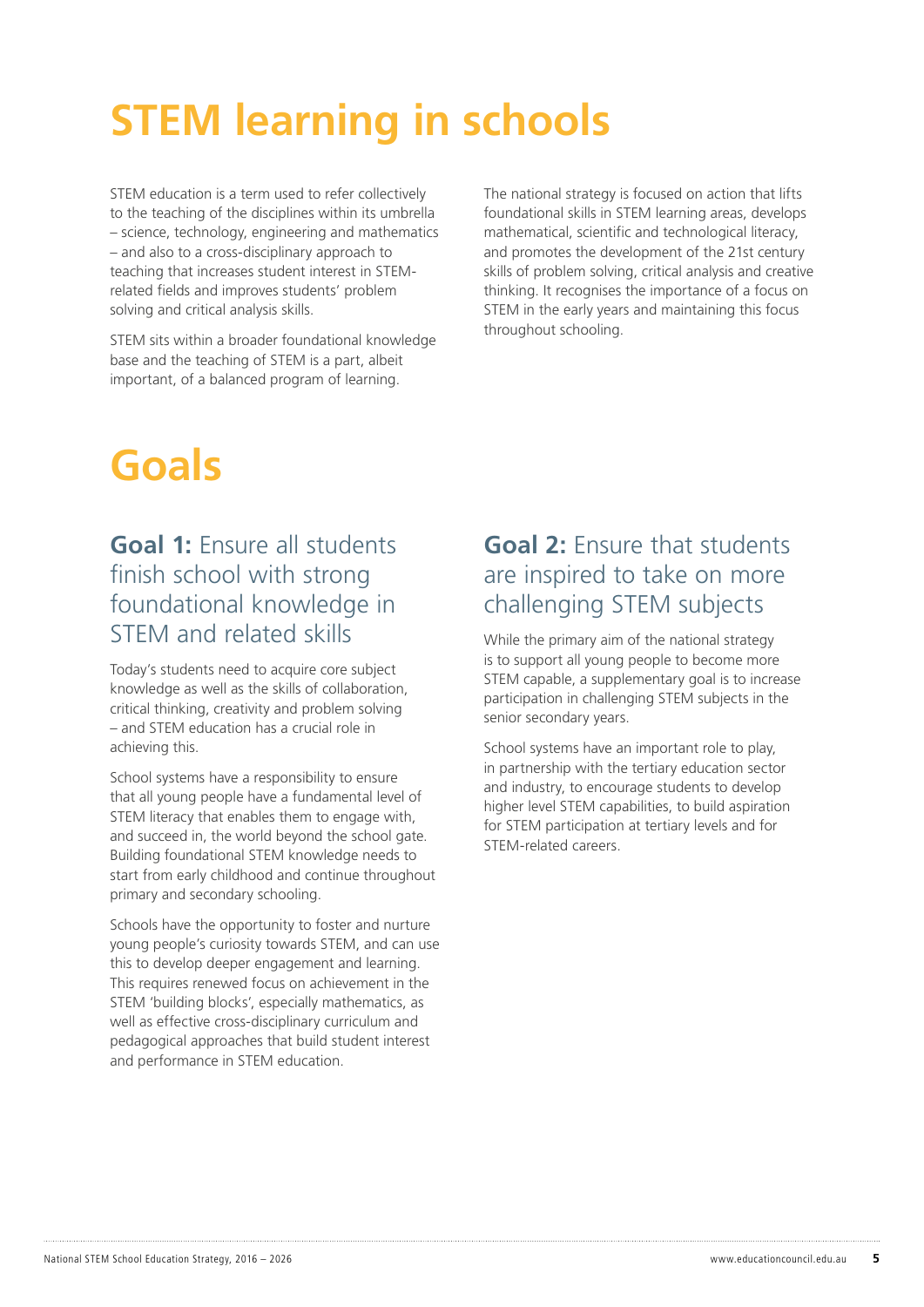# **Five areas for national action**

Schools form a critical part of a broader STEM education ecosystem which includes pre-schooling, vocational education and training, higher education and workplace training and development. The strategy has identified five key areas for national action through which school education has the greatest leverage.

- 1. Increasing student STEM ability, engagement, participation and aspiration
- 2. Increasing teacher capacity and STEM teaching quality
- 3. Supporting STEM education opportunities within school systems
- 4. Facilitating effective partnerships with tertiary education providers, business and industry
- 5. Building a strong evidence base

**There is significant activity underway across the country – within schools, school systems, universities and business – to improve STEM education. The national STEM school education strategy seeks to build on this activity and provides a framework for collaborative effort.**

The actions identified in this strategy focus on areas where national collaboration is most beneficial, drawing together some of the national curriculum and teaching reforms to drive improvements in STEM education.

The strategy supports a long-term change agenda. Some national actions are well advanced or can be implemented in the short term, but in setting the bar high, others are more aspirational and will take time to be realised.

In identifying areas for national collaborative effort and jurisdictional priority actions, it is recognised that jurisdictions have different starting points and that there will continue to be differences in strategic priorities across states and territories.

While the actions are largely focused on teaching and learning within the school environment, building and maintaining student interest and aspiration in STEM cannot be achieved by schools alone. Parents and the broader community, industry and the tertiary education sector are key STEM education partners.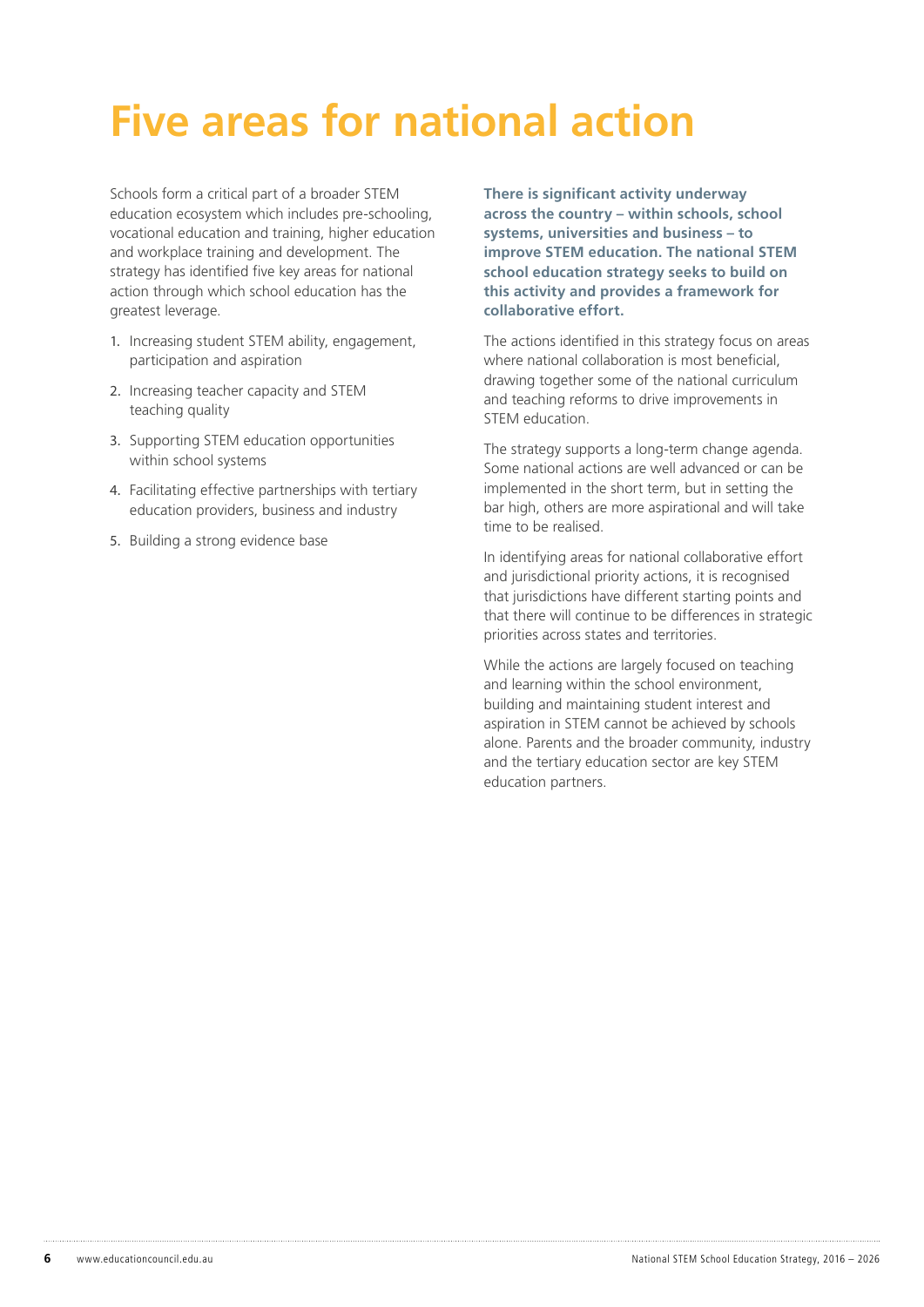## GOALS

## **Goal 1:**

Ensure all students finish school with strong foundational knowledge in STEM and related skills

## **Goal 2:**

Ensure that students are inspired to take on more challenging STEM subjects



#### FIVE AREAS FOR NATIONAL ACTION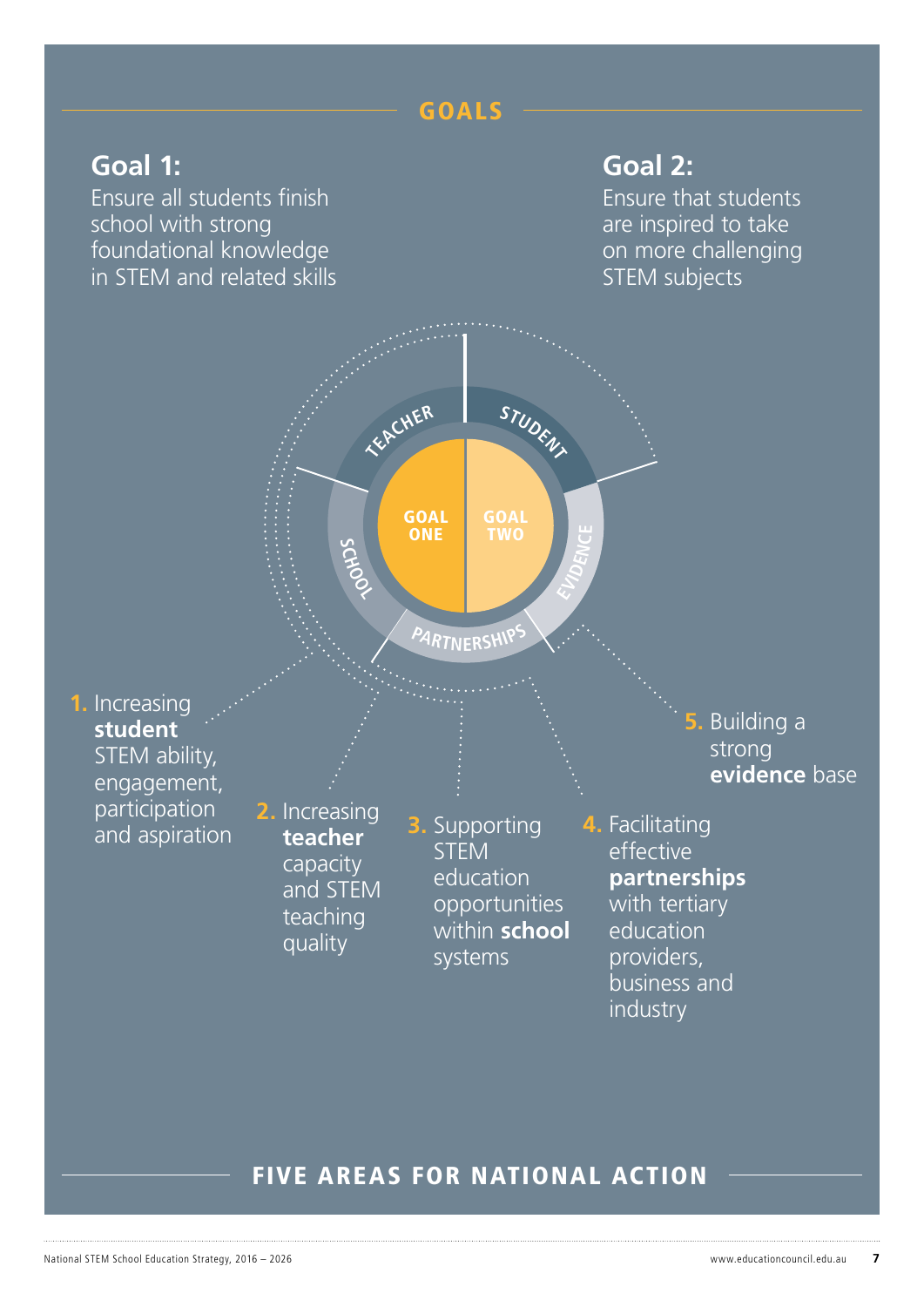### 1. Increasing student STEM ability, engagement, participation and aspiration

Students' early interest in STEM is not translating to ongoing engagement and participation in STEM education. While evidence shows students have a natural interest in science, they don't necessarily understand the relevance of STEM education, particularly maths. Research shows that there is an interrelationship between student aspirations towards STEM careers and engagement in STEM subjects. Mathematical thinking is a fundamental skill that underpins all STEM learning. The sequential nature of mathematical learning means that students who fall off the 'maths pathway' early can struggle to achieve sufficient levels of mathematical literacy.

#### **National collaborative actions:**

- Explore options for a **minimum level of numeracy attainment** for all students to demonstrate before leaving school, with a focus on proficiency levels over time.
- Increase the **recognition of the subject load of advanced STEM subjects** and encourage the uptake of advanced courses, for example, through university entrance bonus point schemes.

#### **Jurisdictional priority actions:**

- Supporting a focus on STEM in early childhood education to build on early curiosity for science and technology, and the importance of foundational numeracy skills.
- Recognising the primary and middle years as critical periods when students begin to cement their aspirations for, and confidence in, STEM.
- Supporting a focus on the development of higher order computational, problem solving and creative thinking skills through the rollout of the Australian curriculum on technologies, including a deep engagement with coding.
- Encouraging the uptake of online learning materials, linked to classroom practice, to support the development of students' problem solving and reasoning skills which are at the core of mathematical thinking, scientific literacy and a deep engagement with coding.

## 2. Increasing teacher capacity and STEM teaching quality

Quality teaching is the key to lifting student engagement and performance in STEM education. Teachers need to be equipped with the skills and confidence to support STEM learning. The rapidly changing nature of technology, and the importance of real world approaches to science education, makes this particularly challenging.

Evidence suggests that some primary school teachers lack confidence in teaching science and maths, particularly where they have limited expertise in these content areas. While there is significant activity already underway across jurisdictions to support STEM teaching, effort under the national strategy will focus on sharing best practice, implementing national initial teacher education standards and efforts to attract more STEM graduates into the profession.

#### **National collaborative actions:**

- Collect and develop **online exemplar teaching modules**, in partnership with university and industry, to assist in the delivery of best practice STEM teaching, including a focus on, for example:
	- Using coding to develop mathematical thinking and solve real world problems.
	- Addressing identified weaknesses in numeracy arising from NAPLAN performance.
	- Supporting the key progress points in the learning of maths and science.
	- Delivering project-based learning for STEM
	- Using engineering and technological challenges to provide real world context for projects.
	- Supporting the introduction of STEM concepts in the preschool years.
- Establish a **STEM professional learning exchange**, in partnership with universities and industry, to support schools and school systems by sharing best practice and identifying areas to help boost teacher confidence and capacity in the primary and secondary years, for example in STEM subject content, data analysis and programming.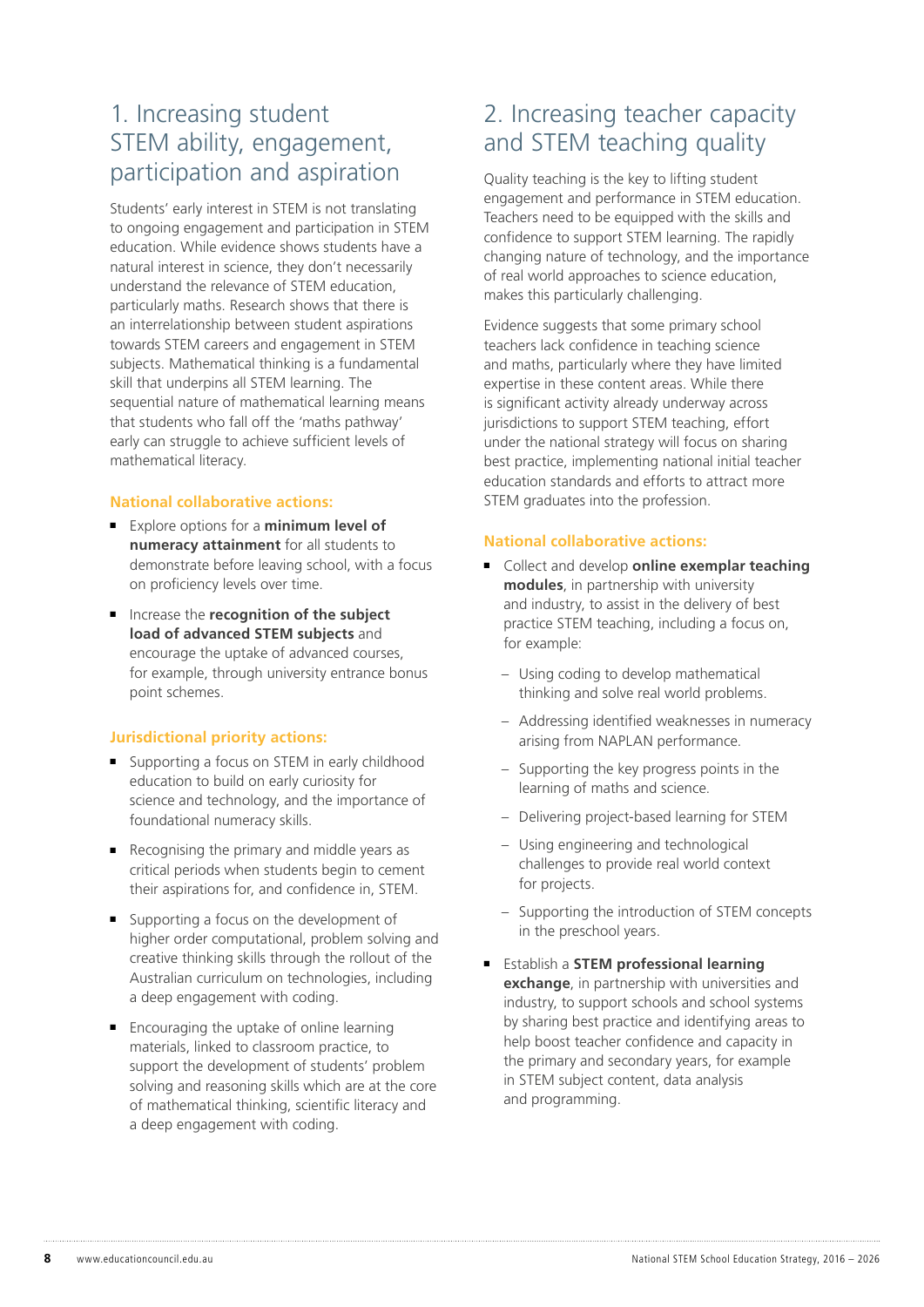- Lift the quality of **initial teacher education** to support teacher confidence and STEM content expertise, including through:
	- implementation of agreed national program standards, including mandatory content requirements in maths and science, and the national literacy and numeracy test for initial teacher education students.
	- consideration of enhancements to mandatory content requirements and the use of financial arrangements with the university sector to further lift the quality of initial teacher education over time.
- Work with universities to improve the **pathway for STEM graduates into teaching**, for example, through financial incentives and inclusion of teaching pedagogy components in STEM-related degrees linked to school/university partnerships.

#### **Jurisdictional priority action:**

■ Continuing to support schools to access specialist teachers in maths, science and technology.

#### 3. Supporting STEM education opportunities within school systems

Schools and education systems need to facilitate STEM engagement through effective curriculum, teaching approaches and assessment resources to improve learning outcomes in the classroom. While there are a wide range of curriculum resources available, effort under the national strategy will build on, and link to, the Australian curriculum and national assessments to support the attainment of core STEM subject knowledge and the underlying skills of problem solving and analytical thinking.

#### **National collaborative actions:**

- Extend the **national literacy and numeracy continuums** to better assist teachers to identify and address individual student needs according to the expected skills and growth in student learning at key progress points from the early years through high school, given the evidence of the spread of student achievement within any classroom.
- Develop **online formative assessment tools** that help teachers collect and use data about individual student learning needs, which builds on the continuum and utilises the nationally agreed and supported online assessment platform.
- Revise the scope and **extend the reach of the national science and ICT assessments** for Years 6 and 10, calibrating them against the best international standards to ensure high levels of scientific and digital literacy (jurisdictions to optin to full cohort testing).

#### **Jurisdictional priority actions:**

- Improving the integration of statistical concepts, data analysis and problem solving skills into school programs, consistent with the Australian curriculum and in recognition of the impact of technology and big data on the types of STEM literacy today's students require.
- Extending student performance in STEM through initiatives such as virtual classrooms, extension courses and early access to university courses.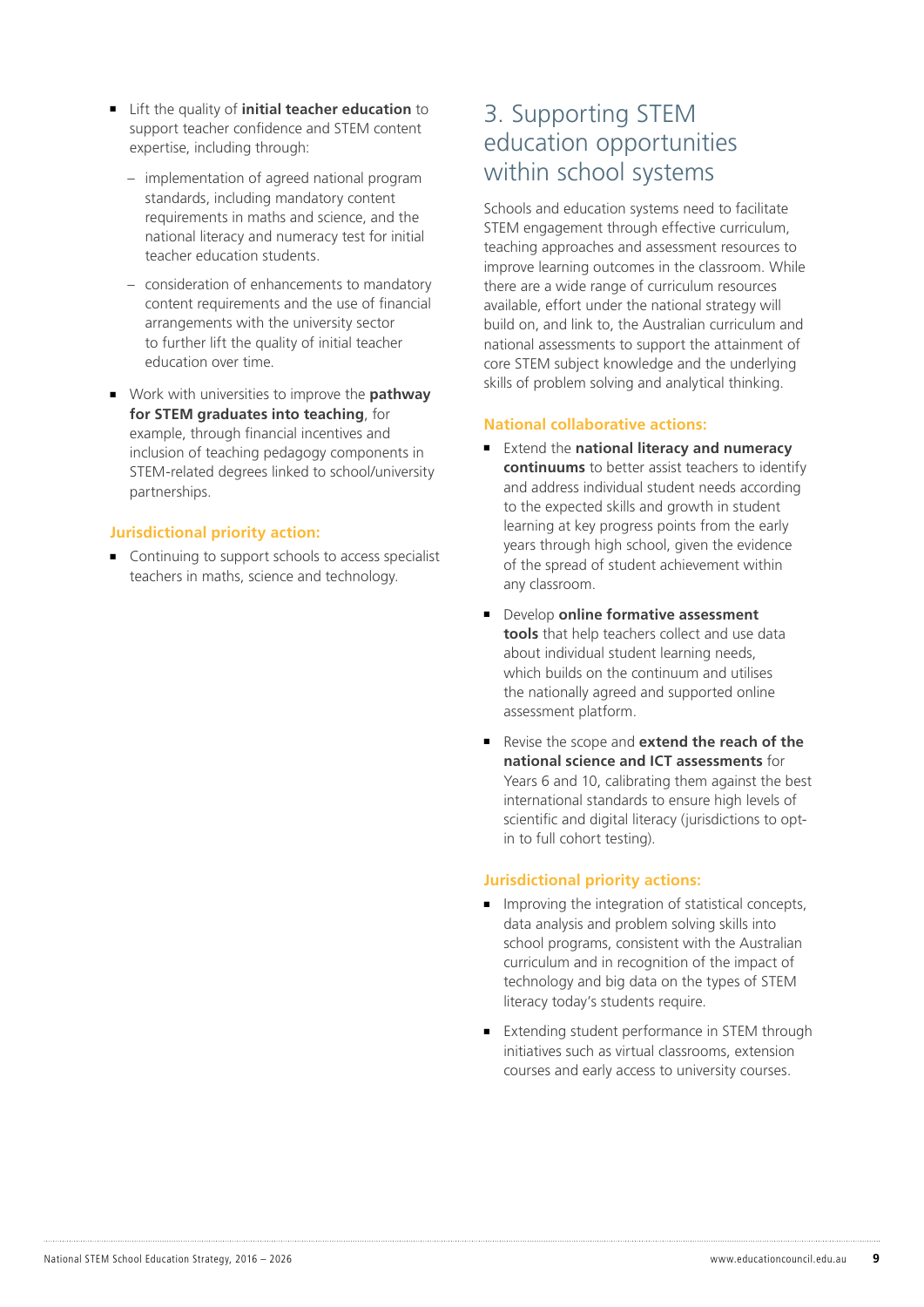## 4. Facilitating effective partnerships with tertiary education providers, business and industry

National effort is required to raise community understanding of the critical role STEM skills play in a knowledge based economy and the range of careers that require STEM capabilities. There are a significant number of partnerships and programs in place that bring together schools, industry and universities to support STEM engagement. However, more needs to be done to improve the coordination and reach of these arrangements, particularly for under-represented students, and to identify best practice.

#### **National collaborative action:**

- Establish a **STEM Partnerships Forum** to facilitate more efficient and effective partnerships between schools, industry and the tertiary education sector that support teachers and develop the aspiration and capabilities of students, particularly for under-represented groups. This may include consideration of:
	- developing guidance and support materials for **best practice models** of partnerships, including mentoring and outreach activities, that are relevant, engaging and support STEM learning outcomes.
	- **increasing industry involvement** in effective school-based partnerships.
	- ensuring greater alignment of **initiatives to raise awareness** of the importance of STEM education for all.
	- advising on the best approach to **careers advice** on the importance and relevance of STEM skills, particularly for primary students and their parents.
	- facilitating greater engagement between industry and STEM teachers, for example, **industry work placements** and programs for pre-service teachers.

#### **Jurisdictional priority action:**

■ Work with the tertiary education sector to improve **communication to secondary students** about the level of school STEM study needed to successfully complete STEM-related courses at university and in vocational education and training.

### 5. Building a strong evidence base

There are multiple approaches to partnership programs and to the integrated and project-based teaching of STEM that aim to improve student aspiration, engagement and performance. Better guidance is needed for schools and teachers to determine which approaches work best for different purposes and student cohorts. Effort under the national strategy will focus on establishing a stronger data and evidence base over time to track national trends and improve our understanding of what works in Australian contexts.

#### **National collaborative actions:**

- **National reports** to chart national change in a range of STEM data indicators, for example, STEM participation and attainment (including a focus on girls, low SES, Aboriginal students), university commencements and graduate outcomes, and employment outcomes.
- **Share and synthesise research and evaluation** findings to identify successful STEM interventions and inform school practice.

#### **Jurisdictional priority action:**

■ Establishing a **culture of evaluating** programs and initiatives to help build an evidence base for what works to improve STEM outcomes in Australian contexts and for particular sub-groups (in particular girls, low SES and Aboriginal students).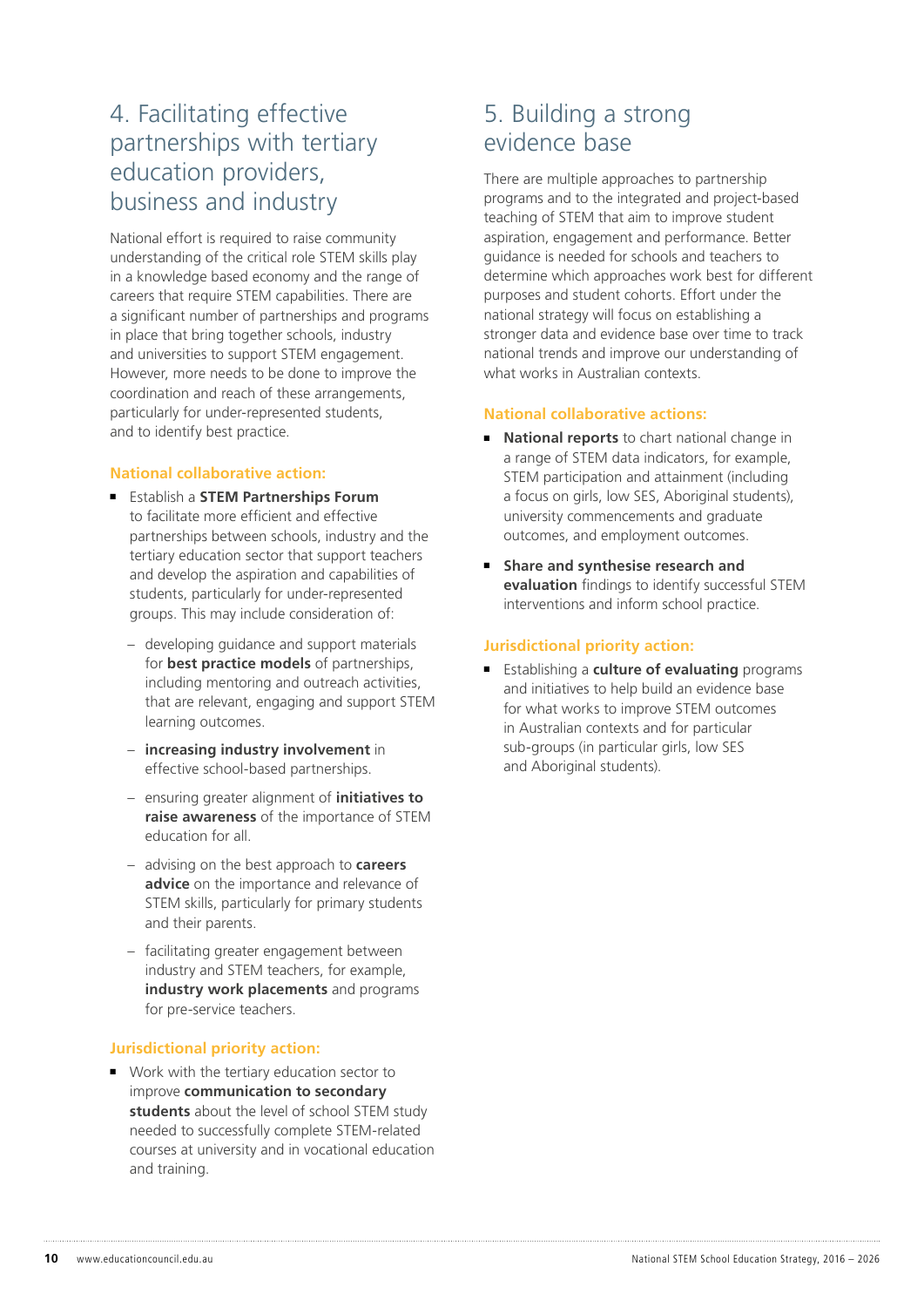### **NATIONAL STEM SCHOOL EDUCATION STRATEGY**

## **GUIDING PRINCIPLES FOR SCHOOLS TO SUPPORT STEM EDUCATION**

**These high-level principles have been developed to help guide school leaders in improving the focus on, and bringing about change in, STEM within the school environment.** 

- 1. Create a school culture where the importance of STEM is recognised and valued, and there are high expectations for all students to engage with STEM education opportunities.
- 2. Expose students (and their teachers) to a wide range of career options and information early to help increase STEM aspirations and engagement, ideally in primary school and continuing throughout high school, and involving parents and school communities where possible.
- 3. Build on students' curiosity and connect STEM learning to solving real world problems, including through collaborative and individual learning experiences that are hands-on and inquiry-based and support the achievement of deep knowledge.
- 4. Recognise that STEM education approaches work best when supported by a wholeof-school collaborative effort.
- 5. Encourage teachers to prioritise STEM content knowledge when determining their professional learning needs, given the rapidly changing nature of science and technology.
- 6. Use school demographic data and the local context to guide choices about partnership and outreach programs, and consider how best to target student cohorts less likely to do STEM subjects or see the relevance of STEM-related skills.
- 7. Consider how to evaluate new partnerships and learning approaches as part of program design, to determine whether change has occurred in student attitudes to STEM, and whether this translates into greater STEM achievement.